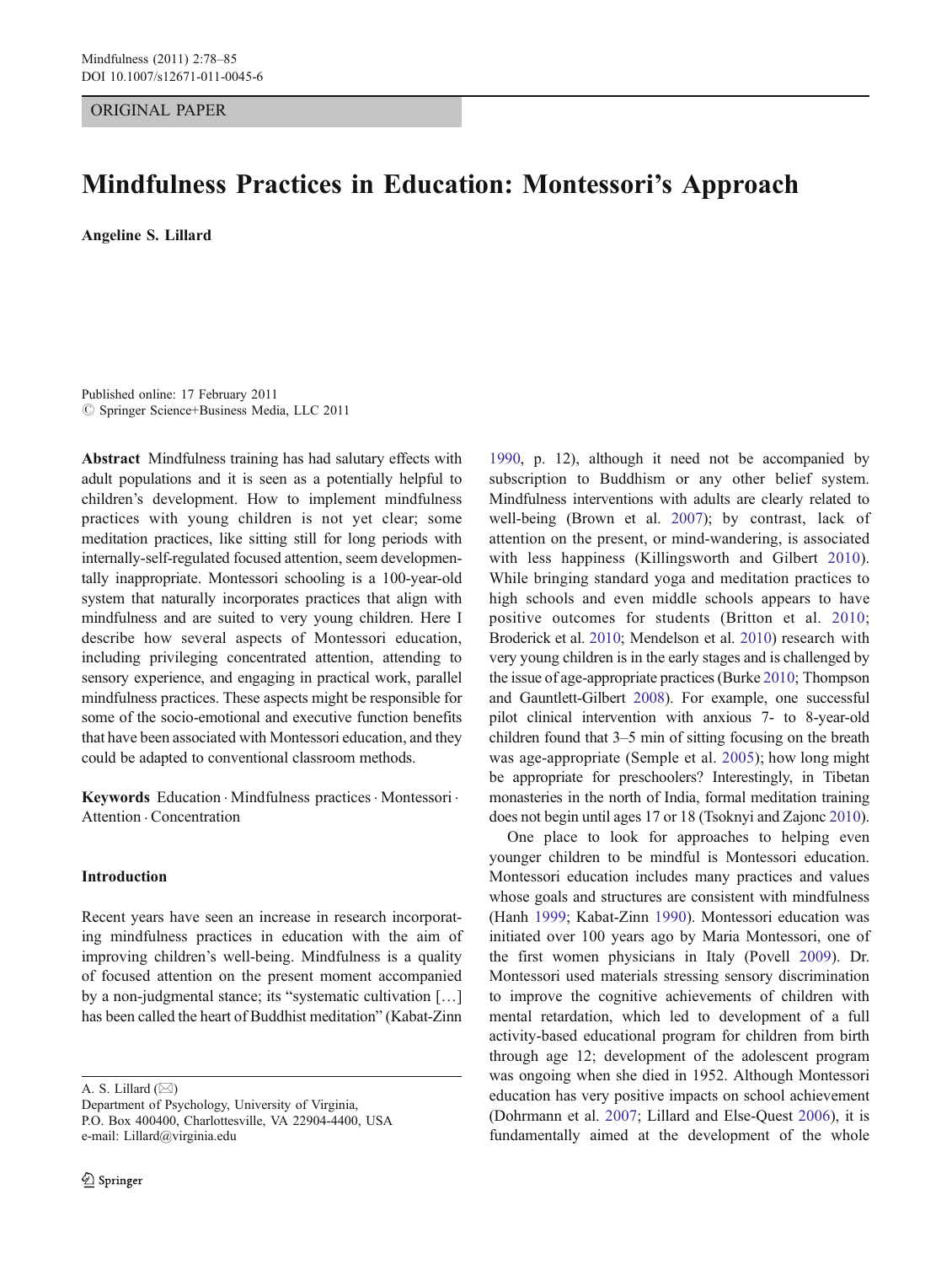person (Montessori [1932/](#page-7-0)1992). Its emphasis on deep concentration, integration of mind with body, practical work, and specific exercises like "The Silence" and "Walking on the Line" all echo mindfulness practices. These as well as other points of similarity in mindfulness and Montessori practices and values are discussed below, followed by a discussion of parallel outcomes.

### Deep Concentration

In both Montessori education and mindfulness practice, concentrated attention is central (Hanh [1999](#page-7-0); Lillard [2005](#page-7-0)). In Buddhist practice, meditation is a means to mindfulness. One meditates by focusing one's thoughts on a single idea or experience like the breath, and this builds the capacity for focused attention (Jha et al. [2007](#page-7-0)). Although trained by meditation, concentrated attention is not confined to meditation but is to be applied throughout life, to listening and to eating, to every act and movement. Hanh [\(2001](#page-7-0)/ 2009) recommends that, "When you eat an orange, [you] try to practice concentration" (p. 79) because "Joy and happiness are born of concentration" (p. 770).

Concentration is also highly valued in the Montessori classroom. Dr. Montessori believed concentration led to a psychologically healthy state she called "normalization"—a term she borrowed from Anthropology that essentially meant "being a contributing member of society" (Shaefer Zener [2006\)](#page-7-0), but which also meant that children were constructive and kind in their behavior. Further, she believed that this state is the most important outcome of focused work (Montessori [1967](#page-7-0)). Dr. Montessori described the event that brought her to this realization: a child was so deeply engrossed in her work (placing ten graduated cylinders in their correct holes) that her chair was lifted up in the air, and the other children (at Dr. Montessori's direction, as an experiment) danced and sang around her without breaking her concentration (Montessori [1912](#page-7-0)/1965). Once children have begun to concentrate on work, according to Dr. Montessori, they become "completely transformed … calmer, more intelligent, and more expansive," bringing out "extraordinary spiritual qualities" (Montessori [1917](#page-7-0)/ 1965, p. 68). "After this phenomenon of concentration the children are really 'new' children. It is as though a connection has been made with an inner power…and this brings about the construction of the personality" (Montessori [1989a](#page-7-0), p. 21). Children who have come to concentrate are said to behave better, no longer "prey to all their little naughtinesses" (Montessori [1989a,](#page-7-0) p. 16).

To support the development of deep and sustained concentration, Montessori education has 3-h work periods during which a child can pursue a single line of self-focused work. The goal is full absorption. In contrast, conventional schooling is typically organized around shorter periods of work focusing on the external stimulus of the teacher (NICHD NECCR [2002\)](#page-7-0). For example, in elementary school, there might be a 40-min math lesson when the teacher stands at the board, first going over the previous night's homework then instructing children in a new math procedure (Greenwood et al. [1989;](#page-7-0) Hiebert and Wearne [1993](#page-7-0); Stigler et al. [2000](#page-7-0)). In kindergarten classrooms, activities might change every 10–15 min (e.g., [http://users.](http://users.stargate.net/~cokids/Classroom_Schedules.html) [stargate.net/~cokids/Classroom\\_Schedules.html\)](http://users.stargate.net/~cokids/Classroom_Schedules.html). Attention spans and the ability to control one's attention increase with age (Posner and Rothbart [2007\)](#page-7-0) as the prefrontal cortex develops (Diamond and Amso [2008\)](#page-6-0). Attention is trainable in children (Rueda et al. [2005\)](#page-7-0), and certain school experiences might serve to provide such training (Diamond et al. [2007\)](#page-6-0). Having longer work periods focused on interesting, absorbing work is consistent with the mindfulness practice of training the attention, and observation of good Montessori classrooms suggests that when the work is absorbing, challenging, and self-directed, young children do engage in deep and sustained concentration for long periods (Montessori [1917](#page-7-0)/1965).

### Grounding the Mind in Sensorimotor Experience

Mindfulness training involves particular attention to sensory experience. One mindfulness exercise, for example, is to fully experience eating a raisin or some other food, considering its texture and shape and color, how it feels in the mouth, how it tastes on different receptors on various parts of the tongue, and so on (Kabat-Zinn [1990](#page-7-0)). Attention to all sensory experiences—the sounds of birds, the feeling of one's chair, the color of a flower—is emphasized. Attention to motor movement, from focusing on how one walks in walking meditation to body flexibility in yoga to one's movements in activities of daily life, is also prominent (Kabat-Zinn [1990\)](#page-7-0). The sensory and motor systems connect the mind and the body, taking sensory information in from the environment and executing motor acts that change one's position in the environment and the environment itself. Thus when one attends closely to sensory and motor experiences, one integrates body and mind. Hanh [\(2001/](#page-7-0)2009) writes, "Our motto is: Body and mind together" (p. 43). Psychology is also increasingly acknowledging that bodily experiences influence cognition and vice versa (Glenberg [1999](#page-7-0); Niedenthal et al. [2005](#page-7-0)).

Montessori education begins with grounding in sensory experience via motor movement. Three-year-old children learn to make fine distinctions between different smells, sounds, tastes, colors, textures, and so on, manually pairing those whose sensory qualities match. For example, primary (3- to 6-year-old children) classrooms contain sets of musical bells, eventually used to make music, but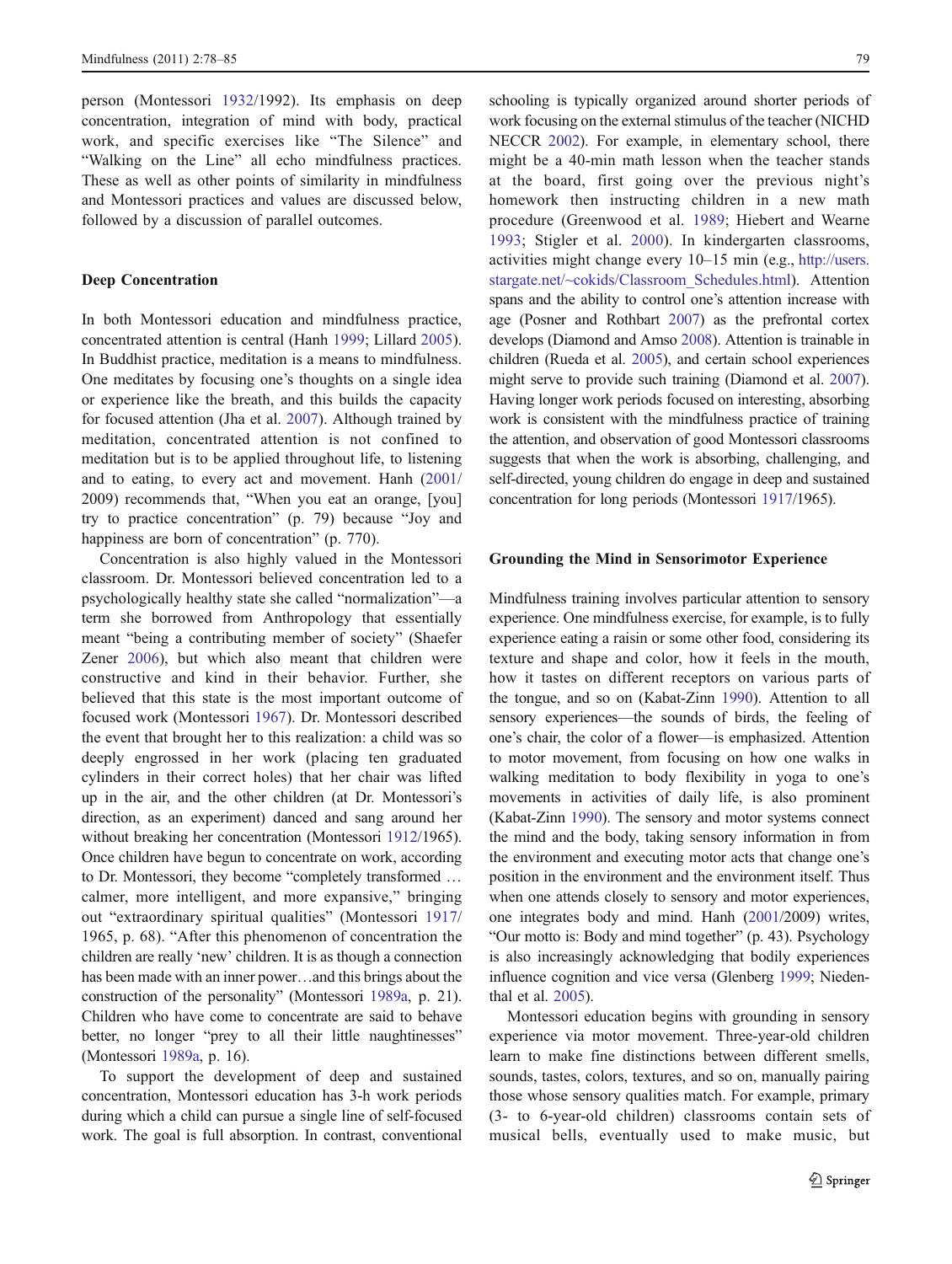initially used to train the ear to distinguish sounds. The teacher will even set the various bells around the room, and the child needs to pair up the ones that match by moving around the classroom, playing each one, carefully attending to its sound and holding that sound in mind while moving to a different bell to play its sound. In addition to establishing sensorial focus, this exercises working memory (attention capacity). Montessori also has tasting and smelling exercises, where a child pairs objects that taste or smell the same, often while the child is blindfolded. Another Montessori activity that involves attention to sensory and motor experience is "The Silence Game". The teacher chimes a bell and the entire class falls silent and listens, with the aim of becoming fully aware of their surroundings. When the silence is broken, children can discuss what they experienced, in particular, what they heard. Dr. Montessori ([1989a\)](#page-7-0) noted that young children "love silence to an extraordinary degree" (Montessori [1989a](#page-7-0), p. 53; italics in original). "All those who are on a higher spiritual plane […] have felt a need for silence" (p. 57). In addition, Dr. Montessori noted that once Silence lessons were instituted in classrooms, children became more careful in all their actions, and even "became more kind" (Montessori [1989b](#page-7-0), p. 81).

The attention to sensorimotor experience in Montessori education extends to the care Montessori children are asked to take in how they move in and interact with the environment. The Montessori curriculum includes "Lessons of Grace and Courtesy," in which one attends to one's behaviors and their effects on others. Children are given lessons in how to walk carefully around the room, not stepping on others' workspace, and how to carefully push in a chair so it is straight and even and not in others' way. "Every exercise involving movement where mistakes can be corrected … is of great assistance to a child… Our children become agile and alert by learning how to walk around various objects without bumping into them" (Montessori [1966,](#page-7-0) p. 124–125). In a good Montessori classroom, children are asked to be mindful of their every action and how it might affect others. "Walking on the line" is a specific Montessori game that resembles walking meditation: the child carefully places on foot in front of the other, exactly on a circular line. Children attend to the feeling of placing the foot and moving their weight from one leg to the other, learning to walk mindfully and in balance. "The attention of the child is centered, concentrated, upon this line… This exercise also shapes the personality" (Montessori [1989b](#page-7-0), p. 65).

Children in Montessori classrooms often get their work on trays that must be carried carefully and parallel to the floor or the contents will slip. This requires attention to how the tray looks and feels in one's hands. Once they arrive at their work place, children need to carefully set up their materials as the teacher has shown them to do. Each object has a place and method of use, such as the objects in a Japanese tea ceremony. In addition, children often do their work on rugs, which are kept rolled up in a container in the classroom. When a child wants to work on a rug, he or she takes one out, finds an appropriate place on the floor for it where there is room, and outside of pedestrian channels—and unrolls it. Then the child walks—not skips or runs, which can disrupt others—and gets the work. The child returns to the rug and sets down the materials, then carefully sets them up and carries out the work. When finished, the child carefully replaces the objects in their correct positions on the tray and returns the tray to the shelf, lining its edge up with the edge of the shelf, and then goes back to roll up the rug. Rugs are to be rolled tightly, with attention to evenness—just as one might carefully roll up the yoga mat. All a child's actions in a Montessori classroom are thus to be carried out with attention to the body and the objects in the environment.

Mindfulness practice incorporates this same level of care regarding movement. For example, Hanh ([2001/](#page-7-0)2009) describes an incident from his days as a novice monk, when his teacher asked him to do something and in his excitement he went out the door mindlessly. The teacher called him back, and he knew it was so he could close the door "with 100% of my being… Since that day, I have known how to close the door behind me" (p. 79). Kabat-Zinn [\(1994\)](#page-7-0) discusses using care in going up the stairs, with full awareness of the body's experience in the moment (pp. 201–202).

In conventional schools, in contrast, activities highlighting attention to sensory experiences and movements are not typically part of the curriculum, except in "specials" like art, music, and physical education or sports. By first grade, most of the child's school day is spent sitting in chairs listening to the teacher's words (Hamre and Pianta [2007\)](#page-7-0). Even if children are in activity-based classrooms, specific attention to how one moves and what one senses, as goals in and of themselves, is not a key part of the typical early school curriculum, which focuses on literacy, math, science, social science, and art (Chien et al. [2010;](#page-6-0) NICHD ECCRN [2002\)](#page-7-0). Montessori education includes all these areas, but incorporates movement throughout and gives equal prominence to sensorial education and "Exercises of Practical Life" (Montessori [1989b\)](#page-7-0).

# The Practical Work of Life

Closely linked to grounding in sensorimotor experience is attention to the functional activities needed to sustain everyday life. A Zen proverb states that one should chop wood and carry water, before and after enlightenment, and Kabat-Zinn [\(1990\)](#page-7-0) suggests that one "attempt to bring moment-to-moment attention to the tasks, experiences, and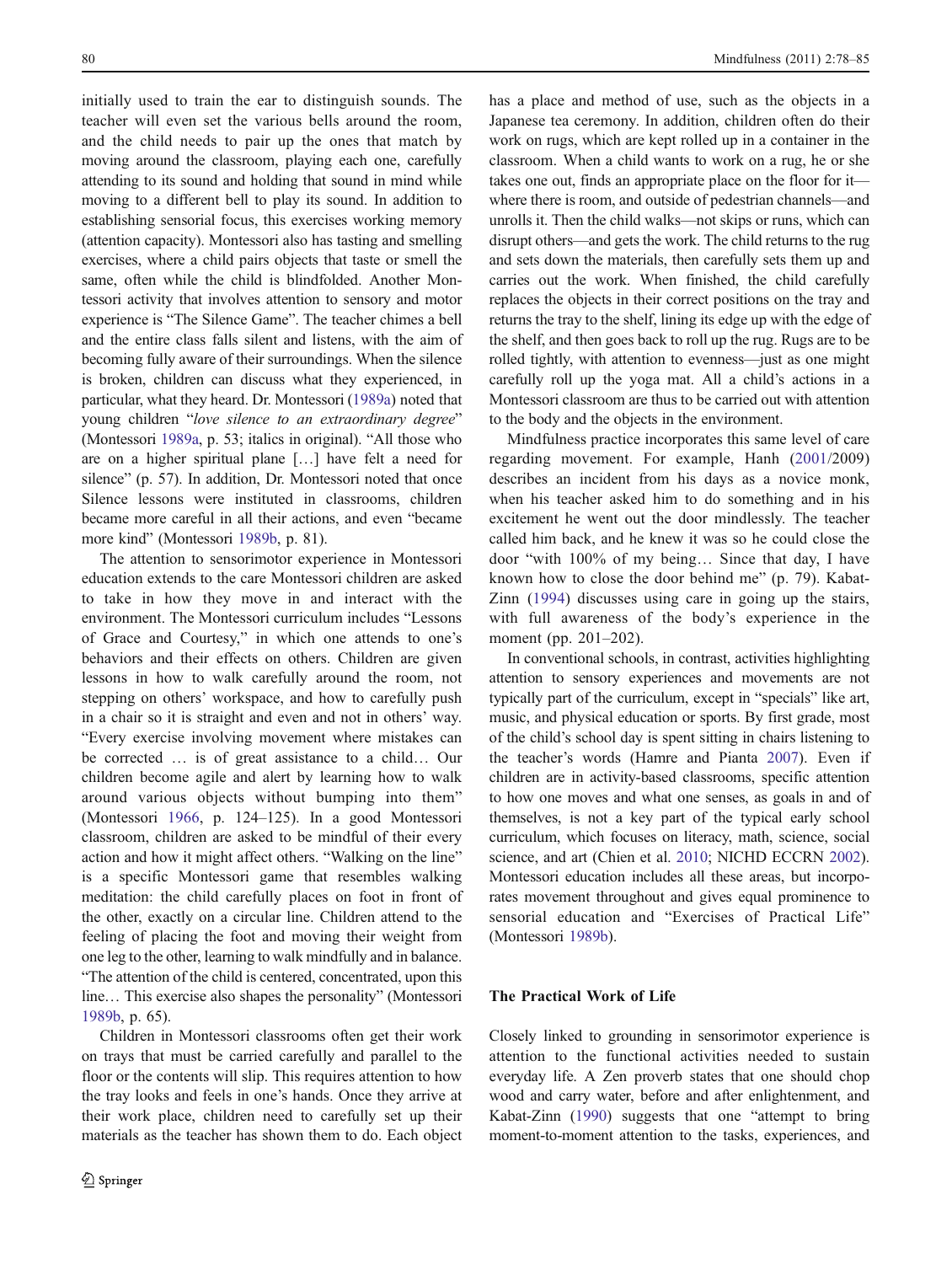encounters of ordinary living such as setting the table, eating, washing the dishes, doing the laundry" (p. 134), and so on.

An emphasis on finding meaning in everyday activities that sustain life is seen in Montessori education as well, where children from a very young age engage in the "Exercises of Practical Life" (Montessori [1989b](#page-7-0)). A budding toddler can carry his or her food to the table and clean the table after clearing dishes. In the primary classroom, young children become absorbed in scrubbing furniture, polishing shoes and brass, and arranging flowers. Specific organized steps are followed in carrying out each of these activities. The Montessori adolescent programs often include hard work on farms and nature preserves, as part of community service work. Dr. Montessori observed that, "There is a strict relationship between manual labor and deep concentration of the spirit" (Montessori [1956](#page-7-0), p. 71). Practical activities are fundamental in Montessori education, and children can engage in them and see their meaning from a very young age. The child needs "activity concentrated on some task that requires movement of the hands guided by the intellect" (Montessori [1966](#page-7-0), p. 138). Learning to polish a shoe, for example, a child carries out a careful sequence of steps, knowing the goal—the shinier shoe that he or she will really wear—and seeing how each step serves this eventual goal. When society is agriculture-based, probably many more of children's daily activities have this clear connection between an action and a practical, cognized goal to which young children can relate, connecting body and mind. It is much more difficult for a young child watching an adult typing at a computer to grasp the practical end: the abstractions underlying journal publications, grant submissions, financial spreadsheets, or stock purchases are beyond their intellectual capacities. The activities of practical life in Montessori education are thought especially important, because they provide a functional ("important to my life today") goal to which a child can relate and a series of bodily movements—guided by the mind and attentively engaged with—that the child can use to get there.

Conventional schooling has little of this. Instead, children are steeped in abstract mental pursuits or what is provided as relief from them, a recess (Pellegrini and Smith [1993\)](#page-7-0), with little attention to how body and mind can work together to pursue practical aims. In most American schools, children do not engage in activities to sustain daily functioning—working in the cafeteria to prepare food or do dishes, sweeping the hall, and so on, although in Asia, such practices are common (Lewis [1995;](#page-7-0) Stevenson et al. [1990](#page-7-0)). Instead, conventionally schooled children are told it is important to listen so they can do well on a test so that they eventually can get a degree that might help them get a job to support themselves—distant goals that lack tangible meaning even for adolescents (Allen and Allen [2009\)](#page-6-0).

#### Other Points of Similarity

Three other points of similarity across Montessori education and mindfulness practices are an emphasis on simplicity, an avoidance of judgment, and grounding in stories. An additional interesting intersection lies in the training of Montessori teachers.

# Simplicity

In mindfulness practices and Montessori education alike, there is a value on simplicity (Kabat-Zinn [1994\)](#page-7-0). Mindfulness practice is fundamentally simple: focus on the breath. Pay attention. Be aware. A meditation retreat is an exercise in simplicity: do yoga, sit, eat, walk, sit, do yoga, sit, eat, sit, and so on. Buddhist texts repeat the same material again and again. Through repetition of simple yet profound exercises, one is expected to reach higher levels of engagement and understanding. Montessori also uses repetition within simple frameworks to bring about higher levels of understanding. The Montessori classroom is uncluttered and pristine, with only as much material as the children need to further their development. "Overabundance debilitates and retards progress" (Montessori [1917/](#page-7-0)1965, p. 79). Unused materials are removed or rotated out until there is a need for them. For the most part, there is only one set of material for each type of work (Montessori [1989a\)](#page-7-0)—one pink tower composed of ten cubes, one set of 12 metal insets, one binomial cube, one set of material for flower arranging, and so on.

## Non-Judgment

To be mindful is to be non-judgmental: one is to notice, but not make good–bad judgments. "Mindfulness is cultivated by assuring the stance of an impartial witness to your own experience. To do this requires that you become aware of the constant stream of judging…and learn to step back from it" (Kabat-Zinn [1990,](#page-7-0) p. 33). Meanwhile, one needs to learn to "trust in your intuition and your own authority" (p. 36). Yet, in conventional schooling, we train children that teachers are the judges and will reinforce their judgments with grades, gold stars, and demerits. A child's own sense of authority is rarely paramount in this setting; rather, they are subjected again and again to adult judgment.

Montessori education avoids extrinsic authority judgments in many ways. First, it uses self-correcting materials. A child who needs to match 20 sensory objects into ten pairs, for example, will typically notice if he or she made an error because she will reach the last two and discover they do not match. When the errors are not noticed, the assumption is that through repetition, children will come to recognize many of their mistakes and self-correct. When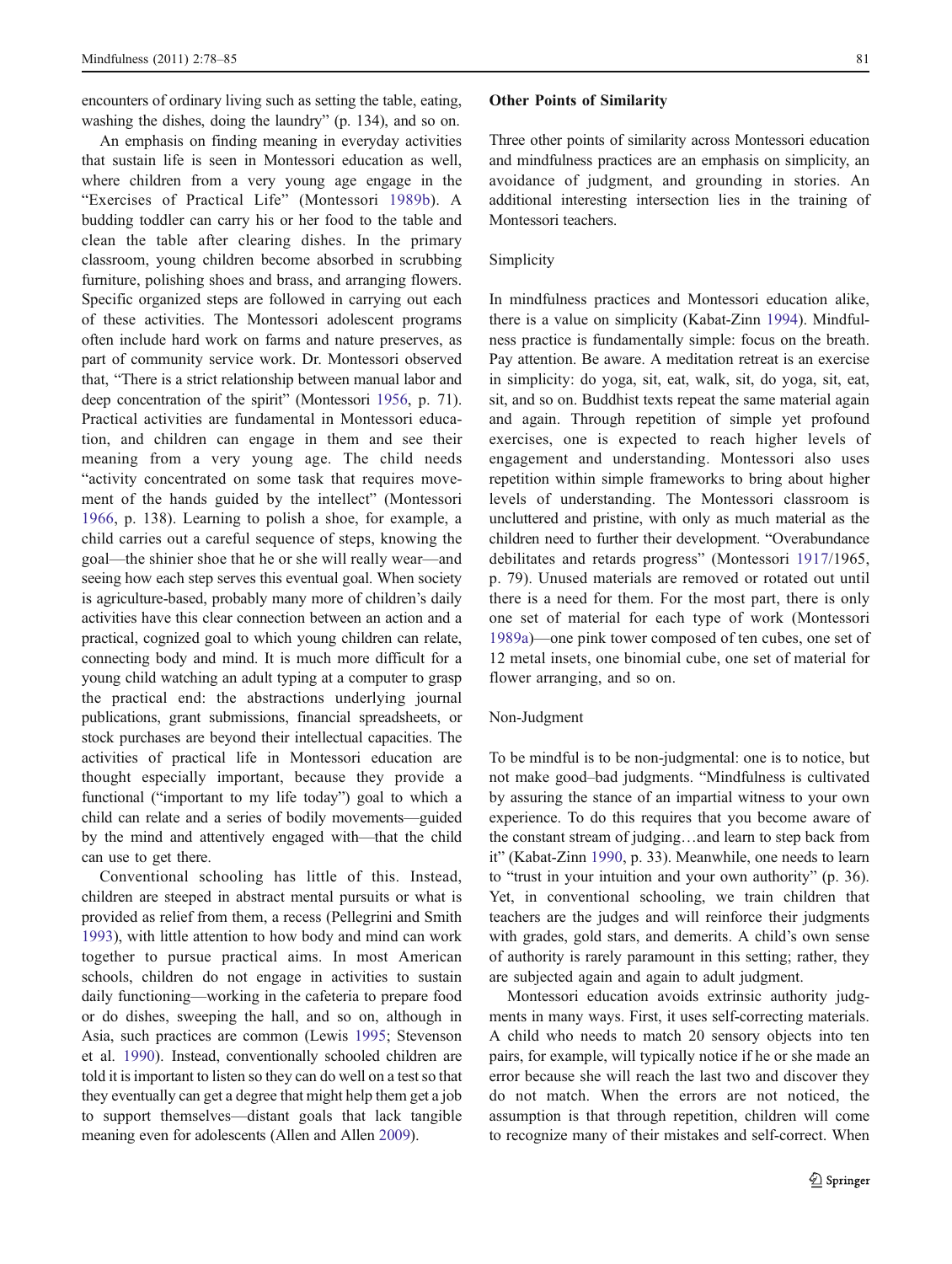that's not the case, the teacher will re-present a material not by telling a child he or she is wrong, but rather by simply gently re-presenting how to use the material. In these ways, a Montessori child can avoid feeling judged by adults. Learning takes place within the individual through concentrated interaction with interesting materials; the child becomes his or her own authority. Children do continually make judgments as part of the work—which piece of sandpaper is more rough or smooth, for example—but they are not repeatedly subjected to a teacher assigning grades.

## Learning from Stories

Another point of similarity between Montessori education and mindfulness is the use of stories. Buddhism is based in tales monks tend to educate with parables, tales of what happened to the Buddha or in their own lives that can instruct us. Stories are a powerful way for humans to learn, as we tend to represent experiences as narratives (Bruner [1990](#page-6-0)). Montessori education, particularly at the elementary level, also bases learning in stories. The underlying structure of the elementary curriculum is actually five great stories: the birth of the universe, the beginning of life on earth, the beginning of humankind, and the invention of symbols and math. At five points in the first few weeks of each school year, the teacher seats all the class in a circle for these stories, and tells one of these stories in dramatic style, replete with props (for example, there is often an explosion in conjunction with the Big Bang in the first story). These core stories are followed by several other narratives associated with five core areas of the curriculum (although the interconnection among the different areas is a key component of Montessori education). Montessori's elementary curriculum is called "cosmic education" and its main underlying point is that everything is interconnected. "To teach details is to bring confusion; to establish the relationship between things is to bring knowledge" (Montessori [1948](#page-7-0)/1976, p. 94). For example, the invention of the Pythagorean theorem might be detailed in a story about Pythagoras on vacation going down the Nile, watching the rope stretchers redraw property lines after a flood. This connects math, history, geography, and language. In Buddhism as well, stories are repeatedly used to help the students understand, and there is also an emphasis on the interconnectedness of all things—the interconnection of life and death, our own interconnections with all people and things (Sogyal [1992\)](#page-7-0).

Dr. Montessori might have been directly influenced by Eastern philosophical traditions when creating the elementary curriculum, since she designed much of the elementary curriculum during her years in India, where she was establishing a training course when WWII broke out. Because she was unable to return to Europe during the war, she had an extended and productive 7-year-stay in India.

### Teacher Training

As a final point, in Montessori, education teachers are asked to examine their inner selves, reminiscent of mindfulness training. They are to become aware of their own psychological "issues," so they can keep them aside and focus on the child's needs, without allowing their own unsatisfied desires to interfere. "A teacher must prepare himself interiorly by systematically studying himself… A good teacher does not have to be entirely free from faults and weaknesses [but should know what they are]" (Montessori [1966,](#page-7-0) p. 149). The attitude Montessori counseled teachers to have toward the children bespeaks "loving-kindness"—a basic precept of mindfulness (Salzberg [2004\)](#page-7-0). "A teacher … [must be] ready to be there whenever she is called in order to attest to her love and confidence. To be always there—that is the point" (Montessori [1956,](#page-7-0) p. 76). In addition to being always there and always loving, Montessori teachers are asked to be very careful observers of children, tuned in and aware of when a given child would be ready for the next lesson. This Dr. Montessori believed was the most fundamental quality of a good teacher (Montessori [1917/](#page-7-0)1965, p. 130).

In order to help Montessori teachers reach a point in their own development when they can serve children in these ways, their training involves an intensive full academic year with a deeply experienced teacher–trainer (at least as implemented by the Association Montessori Internationale which Dr. Montessori founded to carry on her work). These teacher–trainers have spent at least 4 years as apprentice trainers, after at least 5 years as Montessori teachers and at least one in their own training, thus they are themselves very deeply grounded in Montessori education. In my own Montessori teacher training, every morning for 30 min, we lay on the floor in a darkened room and listened to Pachelbel's Canon, while the trainer guided us through a relaxation. In all training courses, the trainer also observes emerging teachers working with children and discusses their interactions. Thus Montessori teachers are expected to be transformed, as people in their training to become teachers, in ways that are akin to the changes brought on by engaging in mindfulness practices (Brown et al. [2007](#page-6-0)).

Do these elements of Montessori schooling translate into outcomes similar to those seen in Mindfulness research? The next section explores some parallels.

## Outcomes Research

The research on outcomes of mindfulness practices in adults is burgeoning, and there is a growing literature on the outcomes in children and adolescents. Research on the outcomes of children in Montessori programs is much more limited. Here, I note parallels in the outcomes in two areas (attention and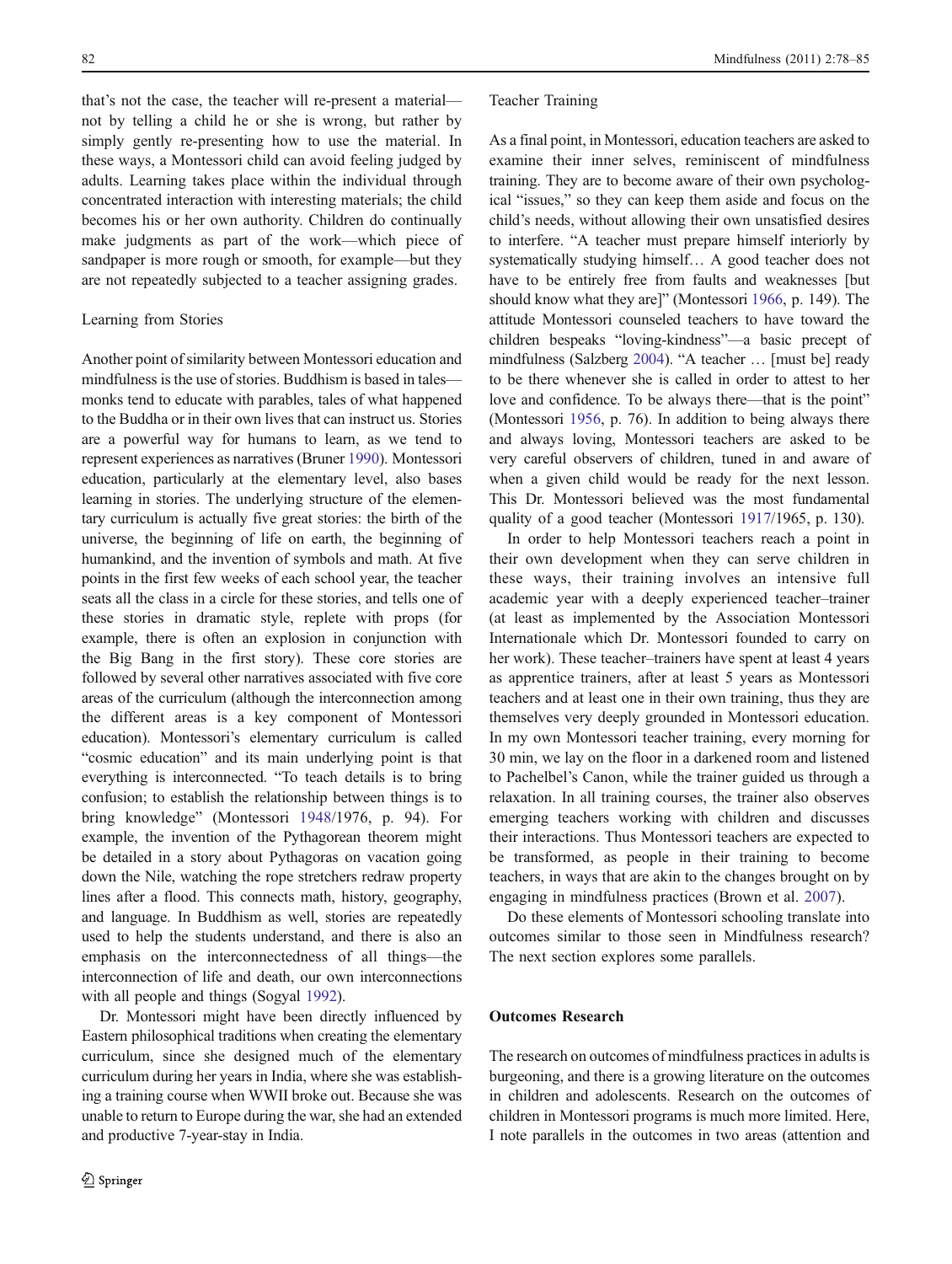social behavior/knowledge) where they exist, but with an important caveat: noting parallels across the program outcomes does not mean that the outcomes necessarily stem from the same source. Although Montessori education includes practices that bear similarity to mindfulness ones, Montessori education also includes practices that bear no similarity, for example, 3-year age groupings, and allowing children free choice in their activities. These features of the program might be important sources of outcomes. Because Montessori is a whole system, one cannot remove aspects to test the impact of parts. Thus these points of similarity in outcomes are offered speculatively: in mindfulness interventions using randomly assigned groups, we can be fairly sure that it was the mindfulness intervention that caused the change, but with Montessori education outcomes, other aspects of the program could be necessary to the found outcomes.

First I will describe the methods used in the four highquality studies of Montessori outcomes with which I am familiar. I consider these high quality because (1) they used randomly assigned samples or attempted to match samples, and (2) they used high-quality Montessori programs ("Montessori" is not a trademarked term, and there are many schools that use the label, but do not follow the practices described in her books very closely).

There are four quality Montessori studies whose outcomes parallel those in mindfulness intervention research. Two used an experience sampling method with middle school students who were matched with middle school students from conventional schools. One paper focused on the level of engaged interest (Rathunde and Csikszentmihalyi [2005a\)](#page-7-0), and the other on social relationships and time use in school (Rathunde and Csikszentmihalyi [2005b](#page-7-0)). A third study compared children at ages 5 and 12, whose parents had entered them in a random lottery to go to a public city Montessori school, when they were 2–3 years of age (Lillard and Else-Quest [2006\)](#page-7-0). Half of the children had been admitted to the Montessori, and the other half was enrolled at other mostly public schools in the district. Children were tested on a variety of social and cognitive outcomes. A fourth study compared 2- to 6-year-old children in classic Montessori classrooms (those following Dr. Montessori's program very strictly) with children in supplemented Montessori and conventional classrooms (Lillard [2011](#page-7-0)). Income, ethnicity, and parent education were the same across classrooms, and the conventional schools were ones that Montessori parents most often said they would send their children to in areas where Montessori is not available. A range of social and cognitive outcomes was tested.

# Attention

Children randomly assigned to Montessori primary classrooms in which they have 3-h work periods have been shown to have better executive function than children who lost the Montessori lottery and instead went to other schools (Lillard and Else-Quest [2006\)](#page-7-0). In addition, children in classic Montessori classrooms show significantly greater increases in executive function over the course of the school year than do children in conventional or supplemented classrooms (Lillard [2011\)](#page-7-0). In addition, Montessori middle school students report feeling significantly "greater affect, potency (i.e., feeling energetic), intrinsic motivation, flow experience, and undivided interest (i.e., the combination of intrinsic motivation and high salience or importance)" (p. 341) while doing schoolwork than do matched students in conventional middle schools (Rathunde and Csikszentmihalyi [2005a](#page-7-0)). These findings of improved attention are paralleled in mindfulness research. Even a short-term course of meditation training improves attention skills (Jha et al. [2007;](#page-7-0) Tang et al. [2007\)](#page-7-0) and 3 months of training was sufficient to improve performance on a dichotic listening task and show underlying changes to neural networks involved (Lutz et al. [2009\)](#page-7-0). The attentional networks of long-term meditaters (over 44,000 h) are especially efficient (Brefczynski-Lewis et al. [2007](#page-6-0)). Mindfulness interventions benefit focused attention over and above good control procedures like relaxation training (Jain et al. [2007\)](#page-7-0).

# Social Outcomes

Mindfulness training programs encourage loving-kindness and empathy (Kabat-Zinn [1990](#page-7-0)), which would seem likely to improve relationships. Intervention studies with medical professionals have shown social relationship benefits including increased empathy (Beddoe and Murphy [2004](#page-6-0); Krasner et al. [2009\)](#page-7-0), and therapy with nondistressed couples has been shown to improve relationship quality (Carson et al. [2004\)](#page-6-0). Brown and Ryan ([2003](#page-6-0)) found a relationship between degree of mindfulness and the "relatedness" subscale of eudaemonic well-being. Such findings are also paralleled in Montessori research. For example, Montessori middle school children will more likely claim their schoolmates are also their friends (Rathunde and Csikszentmihalyi [2005b\)](#page-7-0) as compared with matched controls. In the random lottery-based study, the 12-year-old Montessori students will more likely report trust in their classmates and choose the most positive option in social problem-solving tests. Montessori 5-year-old students will more likely engage in positively shared peer play and less likely engage in ambiguous rough-and-tumble play on the playground, will more likely choose a more advanced form of moral reasoning in a social problem-solving task, and will more likely perform better on theory of mind tasks (Lillard and Else-Quest [2006\)](#page-7-0). The latter two results were also shown in children in more classic Montessori classrooms (playground testing was not conducted; Lillard [2011](#page-7-0)).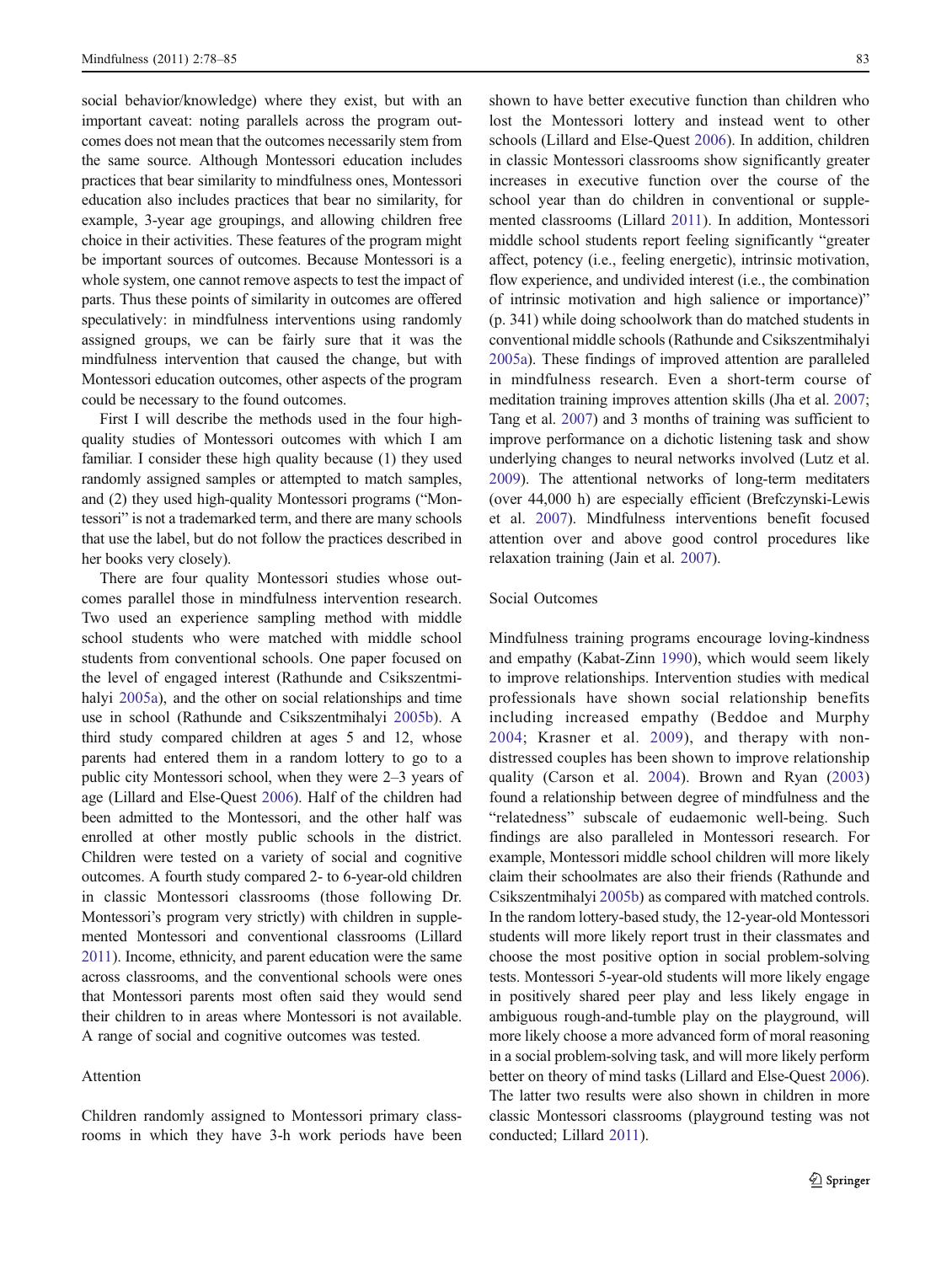Thus there are parallels in social and attention-related outcomes for participants in Montessori classrooms and participants in mindfulness practices. Whether the parallel outcomes stem from parallels in activities in the two realms is not known.

## Summary

Many points of similarity have been discussed here between mindfulness and Montessori education, such that one might even view Montessori education as a form of mindfulness education. In both programs, there is an emphasis on deep concentration as a source of personal development, leading to balance and joy and, by extension, to healthy relationships with other people and the environment. In both, the close connection between body and mind is respected; Montessori's sensorial exercises are a unique educational format in which this connection is emphasized, but the connection runs throughout the curriculum, as the educational program involves hands-on materials in which the body and mind work together to solve interesting problems. The exercises of practical life are also an extension of this and resonate with the call to chop wood and carry water. The self-grounding effects of functional activities are recognized in Montessori and mindfulness. Each encourages attention to the body and its every movement, to executing every act with care and precision. Several other points of similarity were also raised: the use of parables, the value of simplicity, and the absence of judgment. An additional point of interest is the mindfulness inherent in Montessori teacher training programs.

Some educators today are interested in how we can incorporate mindfulness practices in education, and Montessori education offers several ideas to consider. Very young children can and will focus attentively on meaningful work that incorporates body and mind. They also will be mindful of their actions when shown how to be so by attentive and loving adults. As education's goals grow beyond having more children circle more right answers on multiple-choice tests, Montessori education might provide some guidance for an alternative route that can nurture wiser and kinder and also knowledgeable human beings—a far more important goal that is perfectly compatible with doing well on those tests.

<span id="page-6-0"></span>One of the most striking findings in studies of the impact of school-based mindfulness programs like sitting meditation and yoga concerned the control groups. For instance, on measures relating to psychological health, across the course of the year, while children in mindfulness programs tended to improve, those in control groups clearly declined (Broderick et al. [2010](#page-6-0)). As Eccles et al. [\(1993\)](#page-6-0) have pointed out, our conventional schools have a poor person–environment fit, and mindfulness interventions help ameliorate these ill effects.

Incorporating practices from other school programs that are consistent with, and might be another form of, mindfulness intervention is worth considering for American education.

Acknowledgment The author would like to acknowledge the support from the Brady Education Foundation through a grant and the National Science Foundation grant 1024293. This paper was presented at the Mind and Life Summer Research Institute, June, 2010, Garrison, New York.

# References

- Allen, C., & Allen, J. (2009). Escaping the endless adolescence: How we can help our teenagers grow up before they grow old. New York: Random House.
- Beddoe, A., & Murphy, S. (2004). Does mindfulness decrease stress and foster empathy among nursing students? The Journal of Nursing Education, 43(7), 305–312.
- Brefczynski-Lewis, J. A., Lutz, A., Schaefer, H. S., Levinson, D. B., & Davidson, R. J. (2007). Neural correlates of attentional expertise in long-term meditation practitioners. PNAS Proceedings of the National Academy of Sciences of the United States of America, 104(27), 11483–11488.
- Britton, W., Bootzin, R., Cousins, J., Hasler, B., Peck, T., & Shapiro, S. (2010). The contribution of mindfulness practice to a multicomponent behavioral sleep intervention following substance abuse treatment in adolescents: a treatment-development study. Substance Abuse, 31(2), 86–97.
- Broderick, T., Khalsa, S.B., Greenberg, M., Reichl, K.S., & Kabat-Zinn, W. (2010). Developing and evaluating contemplative practices for children and youth. Paper presented at the Mind and Life Summer Research Institute, Garrison, NY.
- Brown, K., & Ryan, R. (2003). The benefits of being present: mindfulness and its role in psychological well-being. Journal of Personality and Social Psychology, 84(4), 822–848.
- Brown, K., Ryan, R., & Creswell, J. (2007). Mindfulness: theoretical foundations and evidence for its salutary effects. Psychological Inquiry, 18(4), 211–237.
- Bruner, J. (1990). Acts of meaning. Cambridge, MA: Harvard University Press.
- Burke, C. (2010). Mindfulness-based approaches with children and adolescents: a preliminary review of current research in an emergent field. Journal of Child and Family Studies, 19(2), 133–144.
- Carson, J., Carson, K., Gil, K., & Baucom, D. (2004). Mindfulness-based relationship enhancement. Behavior Therapy, 35(3), 471–494.
- Chien, N., Howes, C., Burchinal, M., Pianta, R., Ritchie, S., Bryant, D., et al. (2010). Children's classroom engagement and school readiness gains in pre-kindergarten. Child Development, 81(5), 1534–1549.
- Diamond, A., & Amso, D. (2008). Contributions of neuroscience to our understanding of cognitive development. Current directions in Psychological Science, 17(2), 136–141.
- Diamond, A., Barnett, W. S., Thomas, J., & Munro, S. (2007). Preschool program improves cognitive control. Science, 318, 1387–1388.
- Dohrmann, K. R., Nishida, T. K., Gartner, A., Lipsky, D. K., & Grimm, K. J. (2007). High school outcomes for students in a public Montessori program. Journal of Research in Childhood Education, 22(2), 205–217.
- Eccles, J. S., Midgley, C., Wigfield, A., Buchanan, C. M., Reuman, D., Flanagan, C., et al. (1993). Development during adolescence: the impact of stage-environment fit on young adolescents' experiences in schools and in families. The American Psychologist, 48(2), 90–101.